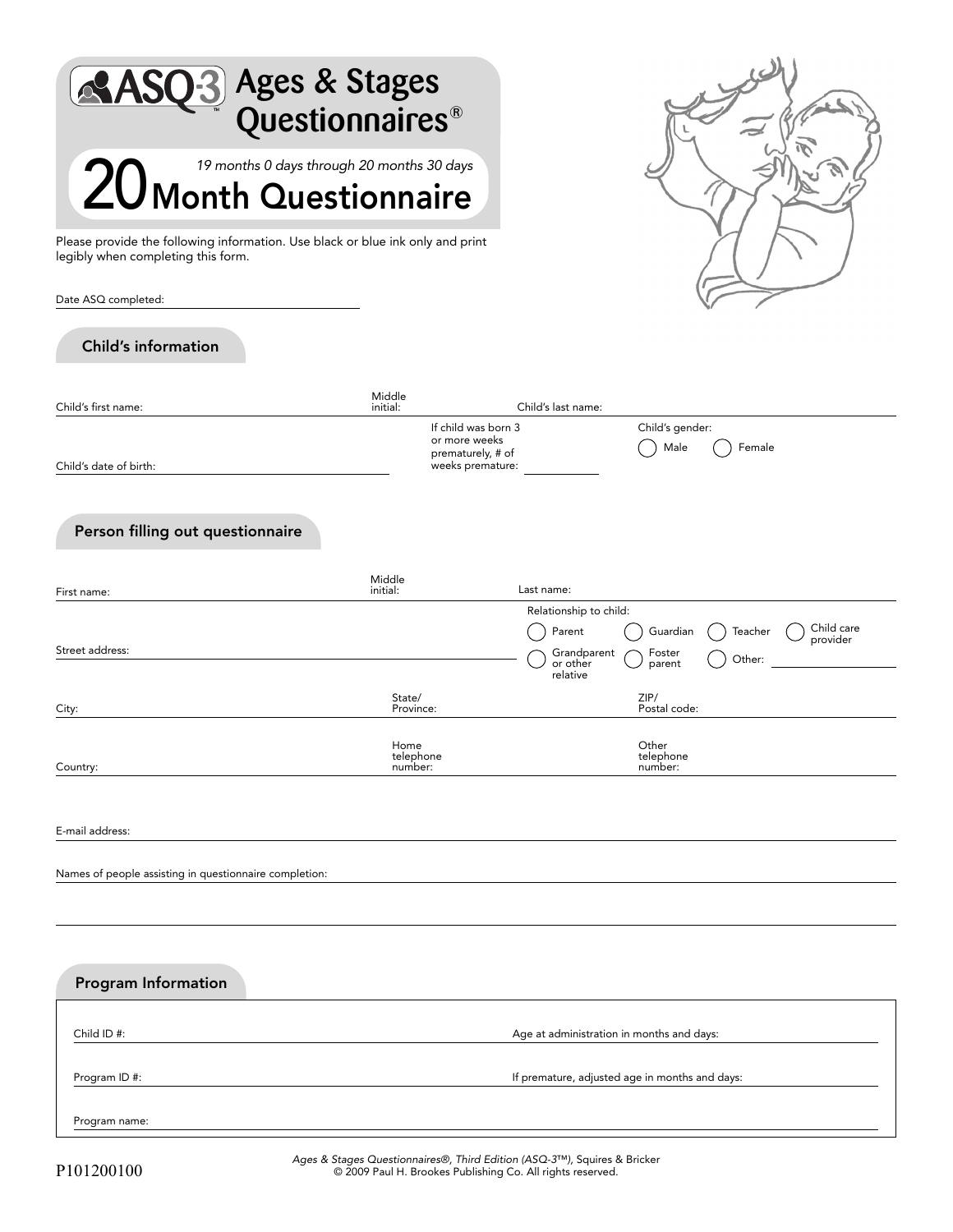

## **20** Month Questionnaire  $\frac{19 \text{ months } 0 \text{ days}}{4 \text{ hours } 30 \text{ days}}$

through 20 months 30 days

YES SOMETIMES NOT YET

On the following pages are questions about activities babies may do. Your baby may have already done some of the activities described here, and there may be some your baby has not begun doing yet. For each item, please fill in the circle that indicates whether your baby is doing the activity regularly, sometimes, or not yet.

|    | <b>Important Points to Remember:</b>                                             | <b>Notes:</b> |
|----|----------------------------------------------------------------------------------|---------------|
|    | Try each activity with your baby before marking a response.                      |               |
| ☑  | Make completing this questionnaire a game that is fun for<br>you and your child. |               |
| ิฬ | Make sure your child is rested and fed.                                          |               |
| ☑  | Please return this questionnaire by _______________.                             |               |

At this age, many toddlers may not be cooperative when asked to do things. You may need to try the following activities with your child more than one time. If possible, try the activities when your child is cooperative. If your child can do the activity but refuses, mark "yes" for the item.

## COMMUNICATION

|    | 1. Does your child imitate a two-word sentence? For example, when you<br>say a two-word phrase, such as "Mama eat," "Daddy play," "Go<br>home," or "What's this?" does your child say both words back to you?<br>(Mark "yes" even if her words are difficult to understand.)                                                          |                            |  |
|----|---------------------------------------------------------------------------------------------------------------------------------------------------------------------------------------------------------------------------------------------------------------------------------------------------------------------------------------|----------------------------|--|
|    | 2. Does your child say eight or more words in addition to "Mama" and<br>"Dada"?                                                                                                                                                                                                                                                       |                            |  |
|    | 3. Without your showing him, does your child point to the correct picture<br>when you say, "Show me the kitty," or ask, "Where is the dog?" (He<br>needs to identify only one picture correctly.)                                                                                                                                     |                            |  |
|    | 4. If you point to a picture of a ball (kitty, cup, hat, etc.) and ask your child,<br>"What is this?" does your child correctly name at least one picture?                                                                                                                                                                            |                            |  |
|    | 5. Without your giving him clues by pointing or using gestures, can your<br>child carry out at least three of these kinds of directions?                                                                                                                                                                                              |                            |  |
|    | a. "Put the toy on the table."<br>d. "Find your coat."                                                                                                                                                                                                                                                                                |                            |  |
|    | b. "Close the door."<br>e. "Take my hand."                                                                                                                                                                                                                                                                                            |                            |  |
|    | f. "Get your book."<br>c. "Bring me a towel."                                                                                                                                                                                                                                                                                         |                            |  |
| 6. | Does your child say two or three words that represent different ideas<br>together, such as "See dog," "Mommy come home," or "Kitty gone"?<br>(Don't count word combinations that express one idea, such as "bye-<br>bye," "all gone," "all right," and "What's that?") Please give an ex-<br>ample of your child's word combinations: |                            |  |
|    |                                                                                                                                                                                                                                                                                                                                       | <b>COMMUNICATION TOTAL</b> |  |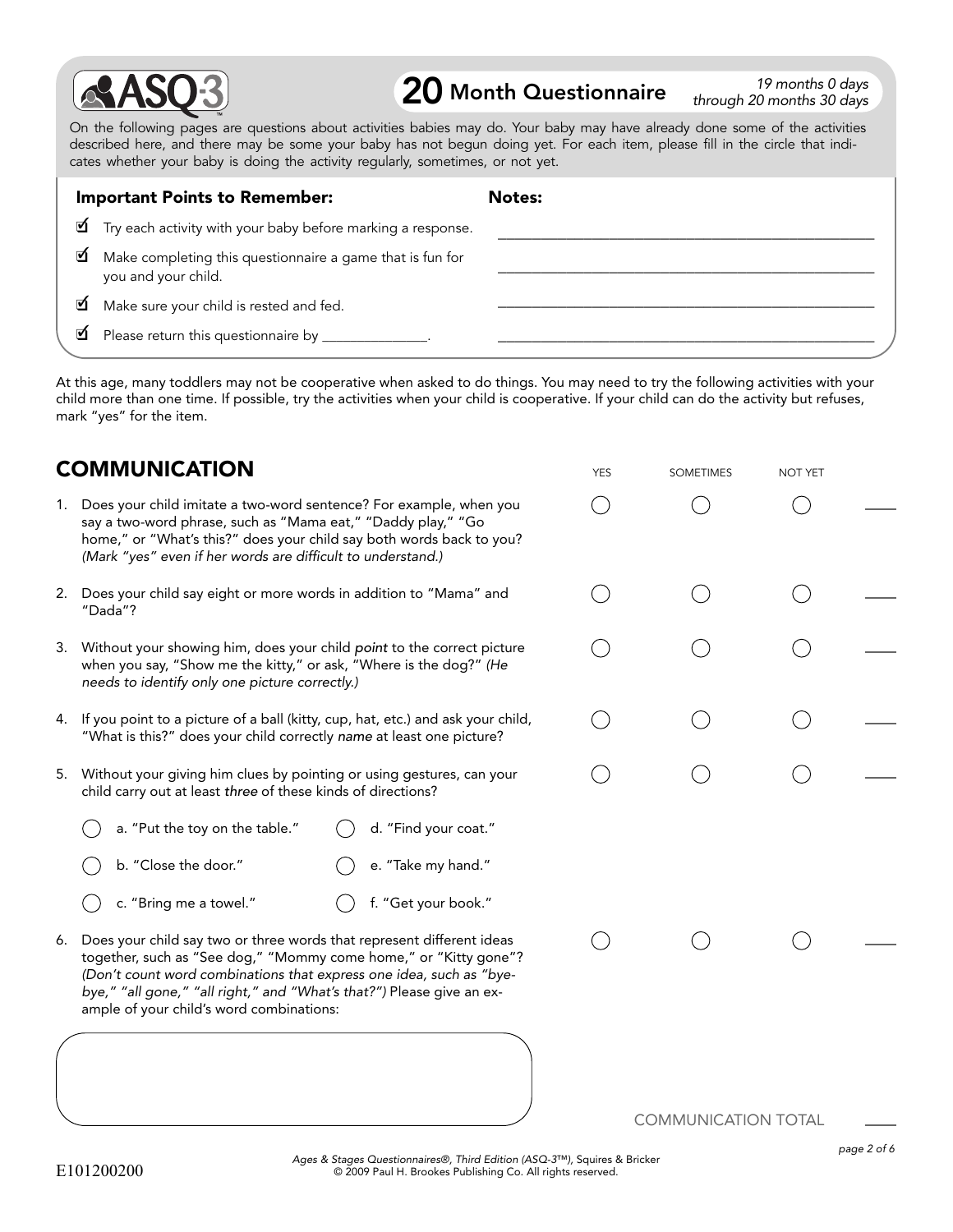## GROSS MOTOR YES SOMETIMES NOT YET 1. Does your child climb on an object such as a chair to reach something  $( )$  $\left($ he wants (for example, to get a toy on a counter or to "help" you in the kitchen)? 2. Does your child walk well and seldom fall? 3. Does your child walk down stairs if you hold onto one of her hands? She may also hold onto the railing or wall. (You can look for this at a store, on a playground, or at home.) 4. When you show your child how to kick a large ball, does he  $($  ) try to kick the ball by moving his leg forward or by walking into it? (If your child already kicks a ball, mark "yes" for this item.) 5. Does your child run fairly well, stopping herself without bumping into things or falling? 6. Does your child walk either up or down at least two steps by himself? He may also hold onto the railing or wall. GROSS MOTOR TOTAL FINE MOTOR YES SOMETIMES NOT YET 1. Does your child make a mark on the paper with the tip of a crayon (or pencil or pen) when trying to draw? 2. Does your child stack three small blocks or toys on top of each other by herself? (You could also use spools of thread, small boxes, or toys that are about 1 inch in size.) 3. Does your child turn the pages of a book by himself? (He may turn more than one page at a time.) 4. Does your child get a spoon into her mouth right side up so that the food usually doesn't spill? 5. Does your child stack six small blocks or toys on top of each other by  $($ ) himself?

**ASO3**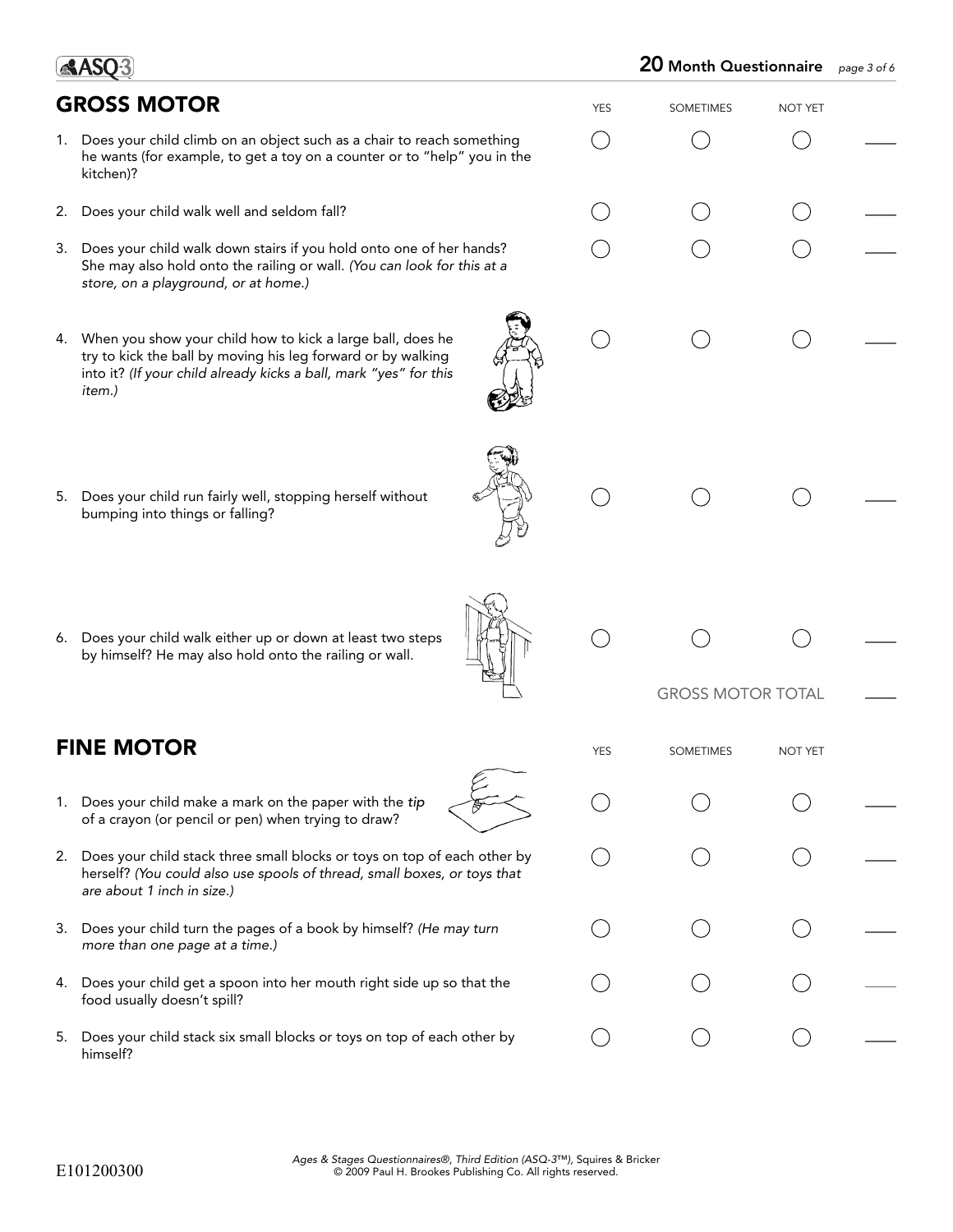|    | <b>AASQ3</b>                                                                                                                                                                                                                                                                                                                               | 20 Month Questionnaire<br>page 4 of 6 |                       |                |  |
|----|--------------------------------------------------------------------------------------------------------------------------------------------------------------------------------------------------------------------------------------------------------------------------------------------------------------------------------------------|---------------------------------------|-----------------------|----------------|--|
|    | <b>FINE MOTOR</b><br>(continued)                                                                                                                                                                                                                                                                                                           | <b>YES</b>                            | <b>SOMETIMES</b>      | <b>NOT YET</b> |  |
|    | 6. Does your child use a turning motion with her hand while trying to turn<br>doorknobs, wind up toys, twist tops, or screw lids on and off jars?                                                                                                                                                                                          |                                       |                       |                |  |
|    |                                                                                                                                                                                                                                                                                                                                            |                                       | FINE MOTOR TOTAL      |                |  |
|    | <b>PROBLEM SOLVING</b>                                                                                                                                                                                                                                                                                                                     | <b>YES</b>                            | <b>SOMETIMES</b>      | NOT YET        |  |
|    | 1. Without your showing him how, does your child scribble back and forth<br>when you give him a crayon (or pencil or pen)?                                                                                                                                                                                                                 |                                       |                       |                |  |
|    | Count as "yes"<br>2. After watching you draw a line from the top of the<br>paper to the bottom with a crayon (or pencil or pen),<br>does your child copy you by drawing a single line on<br>Count as "not yet"<br>the paper in any direction? (Mark "not yet" if your<br>child scribbles back and forth.)<br>$\widehat{\mathcal{A}}^{(2)}$ |                                       |                       |                |  |
| 3. | If you do any of the following gestures, does your child copy at least<br>one of them?                                                                                                                                                                                                                                                     |                                       |                       |                |  |
|    | c. Pull on your earlobe.<br>a. Open and close your mouth.                                                                                                                                                                                                                                                                                  |                                       |                       |                |  |
|    | b. Blink your eyes.<br>d. Pat your cheek.                                                                                                                                                                                                                                                                                                  |                                       |                       |                |  |
| 4. | If you give your child a bottle, spoon, or pencil upside down, does he<br>turn it right side up so that she can use it properly?                                                                                                                                                                                                           |                                       |                       |                |  |
|    | 5. While your child watches, line up four objects like blocks<br>or cars in a row. Does your child copy or imitate you and<br>line up at least two blocks side by side? (You can also use<br>spools of thread, small boxes, or other toys.)                                                                                                |                                       |                       |                |  |
| 6. | If your child wants something he cannot reach, does he find a chair or<br>box to stand on to reach it (for example, to get a toy on a counter or to<br>"help" you in the kitchen)?                                                                                                                                                         |                                       |                       |                |  |
|    |                                                                                                                                                                                                                                                                                                                                            |                                       | PROBLEM SOLVING TOTAL |                |  |
|    | <b>PERSONAL-SOCIAL</b>                                                                                                                                                                                                                                                                                                                     | <b>YES</b>                            | <b>SOMETIMES</b>      | NOT YET        |  |
| 1. | Does your child feed herself with a spoon, even though she may spill<br>some food?                                                                                                                                                                                                                                                         |                                       |                       |                |  |
| 2. | Does your child get your attention or try to show you something by<br>pulling on your hand or clothes?                                                                                                                                                                                                                                     |                                       |                       |                |  |
| 3. | Does your child drink from a cup or glass, putting it down again with<br>little spilling?                                                                                                                                                                                                                                                  |                                       |                       |                |  |
| 4. | Does your child copy the activities you do, such as wipe up a spill,<br>sweep, shave, or comb hair?                                                                                                                                                                                                                                        |                                       |                       |                |  |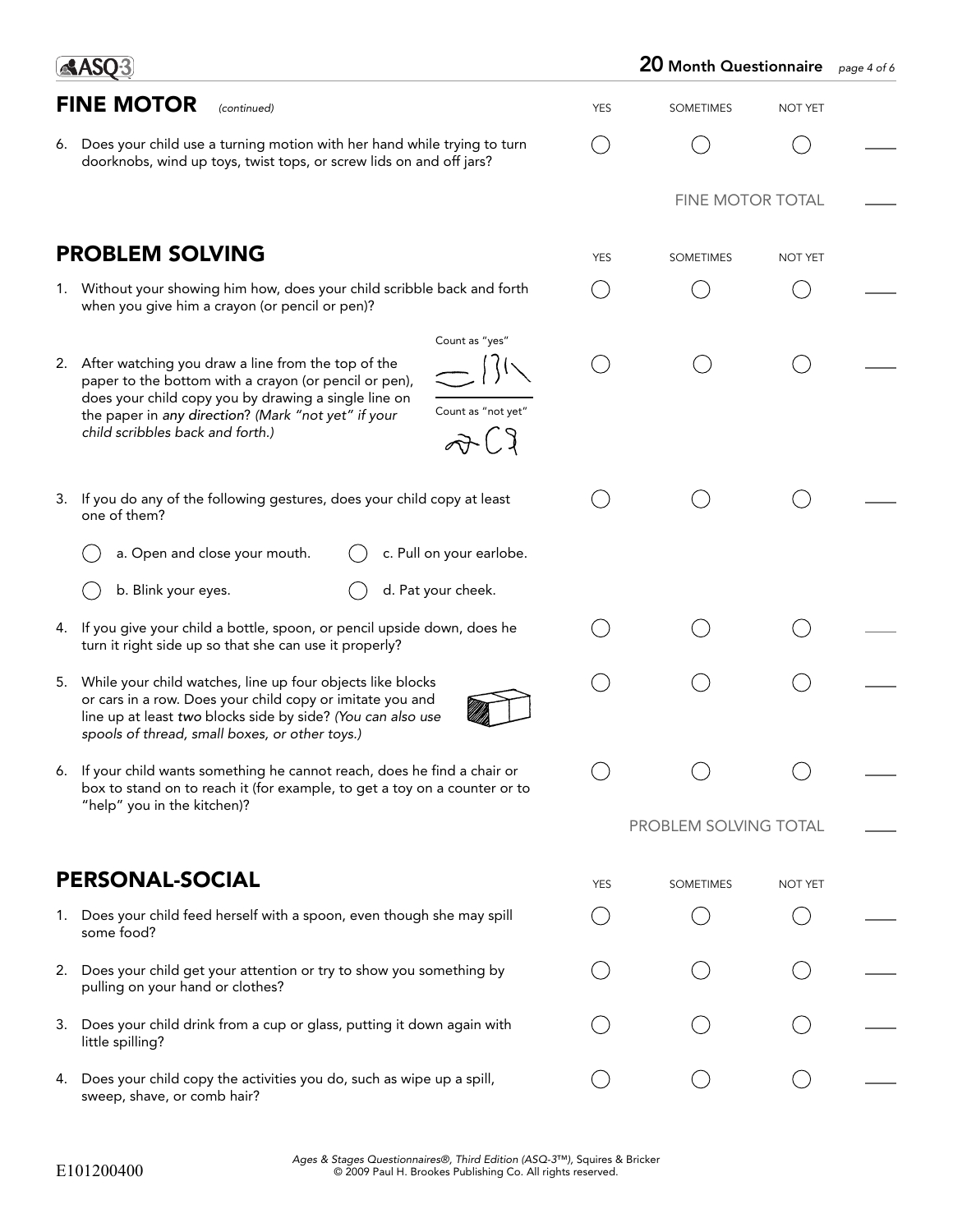| $\triangle$ ASO3                                                                                                                                           |            | 20 Month Questionnaire page 5 of 6 |           |  |
|------------------------------------------------------------------------------------------------------------------------------------------------------------|------------|------------------------------------|-----------|--|
| PERSONAL-SOCIAL<br>(continued)                                                                                                                             | <b>YES</b> | <b>SOMETIMES</b>                   | NOT YET   |  |
| 5. When playing with either a stuffed animal or a doll, does your child pre-<br>tend to rock it, feed it, change its diapers, put it to bed, and so forth? |            |                                    |           |  |
| 6. Does your child eat with a fork?                                                                                                                        |            |                                    |           |  |
|                                                                                                                                                            |            | PERSONAL-SOCIAL TOTAL              |           |  |
| <b>OVERALL</b>                                                                                                                                             |            |                                    |           |  |
| Parents and providers may use the space below for additional comments.                                                                                     |            |                                    |           |  |
| 1. Do you think your child hears well? If no, explain:                                                                                                     |            | <b>YES</b><br>$\qquad \qquad \Box$ | <b>NO</b> |  |
|                                                                                                                                                            |            |                                    |           |  |
|                                                                                                                                                            |            |                                    |           |  |
| 2. Do you think your child talks like other toddlers her age? If no, explain:                                                                              |            | <b>YES</b>                         | <b>NO</b> |  |
|                                                                                                                                                            |            |                                    |           |  |
|                                                                                                                                                            |            |                                    |           |  |
| 3. Can you understand most of what your child says? If no, explain:                                                                                        |            | <b>YES</b>                         | <b>NO</b> |  |
|                                                                                                                                                            |            |                                    |           |  |
|                                                                                                                                                            |            |                                    |           |  |
| Do you think your child walks, runs, and climbs like other toddlers his age?<br>4.<br>If no, explain:                                                      |            | $\bigcup$ YES                      | $)$ NO    |  |
|                                                                                                                                                            |            |                                    |           |  |
|                                                                                                                                                            |            |                                    |           |  |
|                                                                                                                                                            |            |                                    |           |  |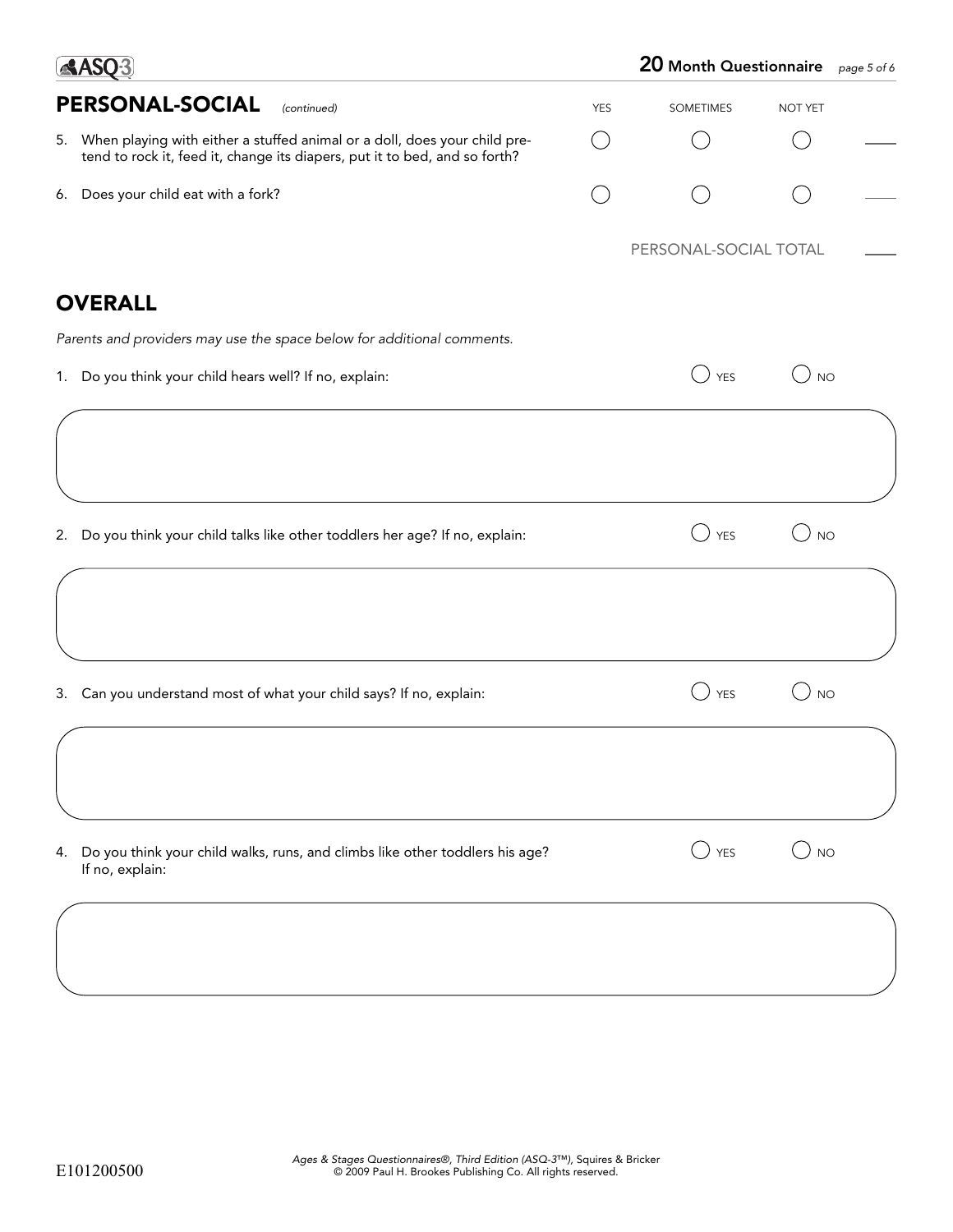| <b>AASO3</b>                                                                                                 |                                                           | 20 Month Questionnaire page 6 of 6 |
|--------------------------------------------------------------------------------------------------------------|-----------------------------------------------------------|------------------------------------|
| <b>OVERALL</b><br>(continued)                                                                                |                                                           |                                    |
| 5. Does either parent have a family history of childhood deafness or hearing<br>impairment? If yes, explain: | <b>YES</b>                                                | <b>NO</b>                          |
|                                                                                                              |                                                           |                                    |
| Do you have any concerns about your child's vision? If yes, explain:<br>6.                                   | <b>YES</b>                                                | <b>NO</b>                          |
|                                                                                                              |                                                           |                                    |
| Has your child had any medical problems in the last several months? If yes, explain:<br>7.                   | <b>YES</b>                                                | <b>NO</b>                          |
|                                                                                                              |                                                           |                                    |
| Do you have any concerns about your child's behavior? If yes, explain:<br>8.                                 | <b>YES</b>                                                | <b>NO</b>                          |
|                                                                                                              |                                                           |                                    |
| Does anything about your child worry you? If yes, explain:<br>9.                                             | $\left(\begin{array}{c} \end{array}\right)$<br><b>YES</b> | <b>NO</b>                          |
|                                                                                                              |                                                           |                                    |